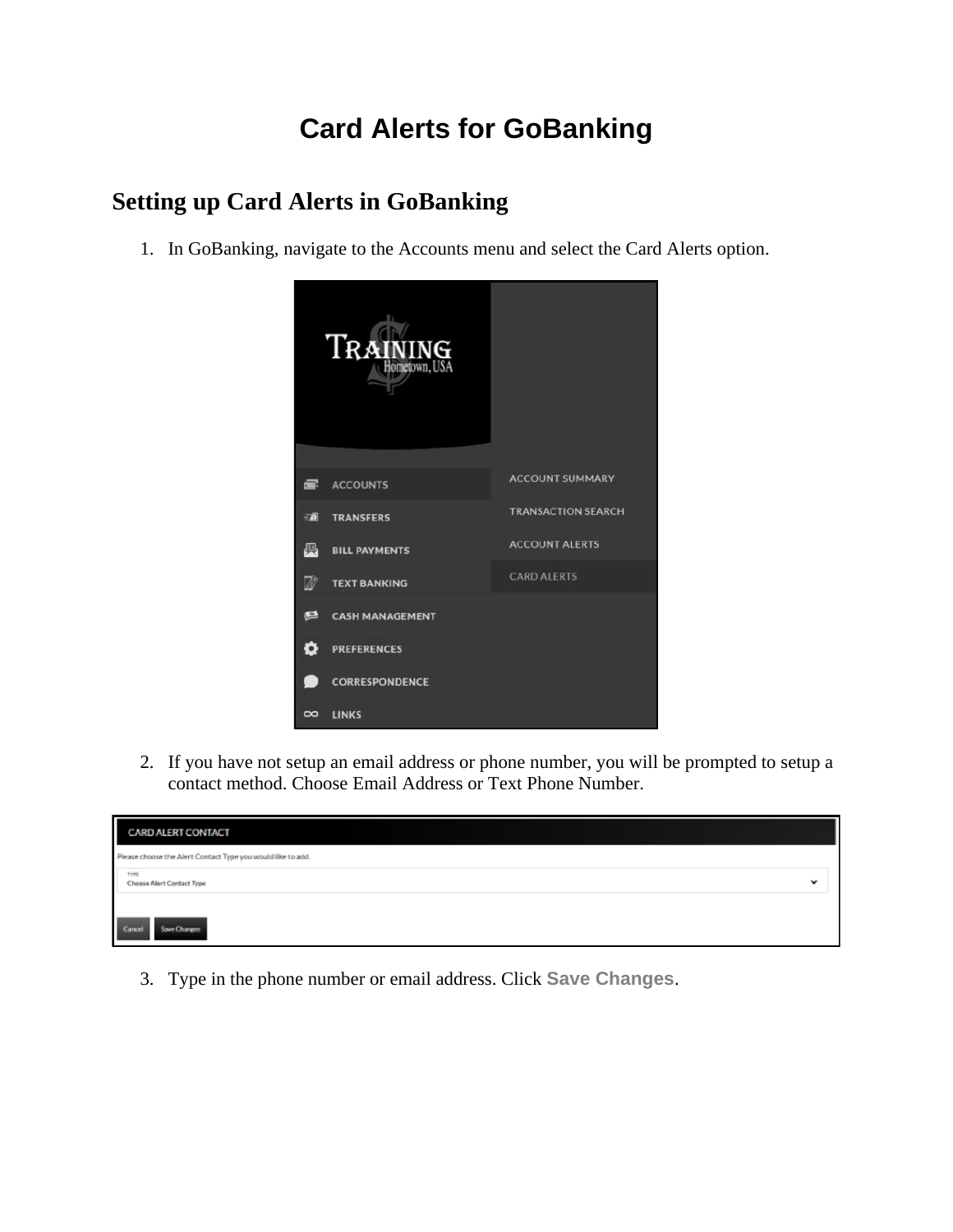| <b>CARD ALERT CONTACT</b>                                                                                 |  |  |  |  |  |
|-----------------------------------------------------------------------------------------------------------|--|--|--|--|--|
| After entering in your email address, a confirmation email will be sent to the email address provided.    |  |  |  |  |  |
| TYPE<br>$\check{ }$<br><b>Email Address</b>                                                               |  |  |  |  |  |
| <b>EMAIL ADDRESS</b>                                                                                      |  |  |  |  |  |
| <b>Save Changes</b><br>Cancel                                                                             |  |  |  |  |  |
| <b>CARD ALERT CONTACT</b>                                                                                 |  |  |  |  |  |
| After entering in your phone number, an opt-in request message will be sent to the phone number provided. |  |  |  |  |  |
| TYPE<br>$\check{ }$<br><b>Text Phone Number</b>                                                           |  |  |  |  |  |
| TEXT PHONE NUMBER                                                                                         |  |  |  |  |  |
| <b>Save Changes</b><br>Cancel                                                                             |  |  |  |  |  |

The contact methods will display. Text Phone Numbers must opt-in before receiving alerts. The stauts of the opt-in request will display in the Status field.

A icon will display until the Opt-in request has been accepted. Click it to resend the opt-in text. Once the Opt-in request has been accepted, the Opt-in date will display.

| <b>CARD ALERT CONTACTS</b>                                                                                                                            |                     |             |                  | ALERT CONTACT OPTIONS<br>Create New Contact |
|-------------------------------------------------------------------------------------------------------------------------------------------------------|---------------------|-------------|------------------|---------------------------------------------|
| <b>EMAIL ADDRESS</b>                                                                                                                                  |                     |             |                  | <b>Card Alerts</b>                          |
| bhobbs@datacenterinc.com                                                                                                                              |                     |             | ×                |                                             |
| Maximum of three email contacts                                                                                                                       |                     |             |                  |                                             |
| <b>TEXT PHONE NUMBER</b>                                                                                                                              | <b>STATUS</b>       | OPT-IN DATE |                  |                                             |
| (620) 899-5359                                                                                                                                        | Opt-in request sent |             | $O$ $A$ $\times$ |                                             |
| Maximum of three text contacts<br>Message and data rates may apply<br>At any time, you may text:<br>STOP to 39334 to cancel<br>HELP to 39334 for help |                     |             |                  |                                             |

- 4. Click Card Alerts to return to the Card Alerts screen.
- 5. Click Create New Alert to add a new card alert.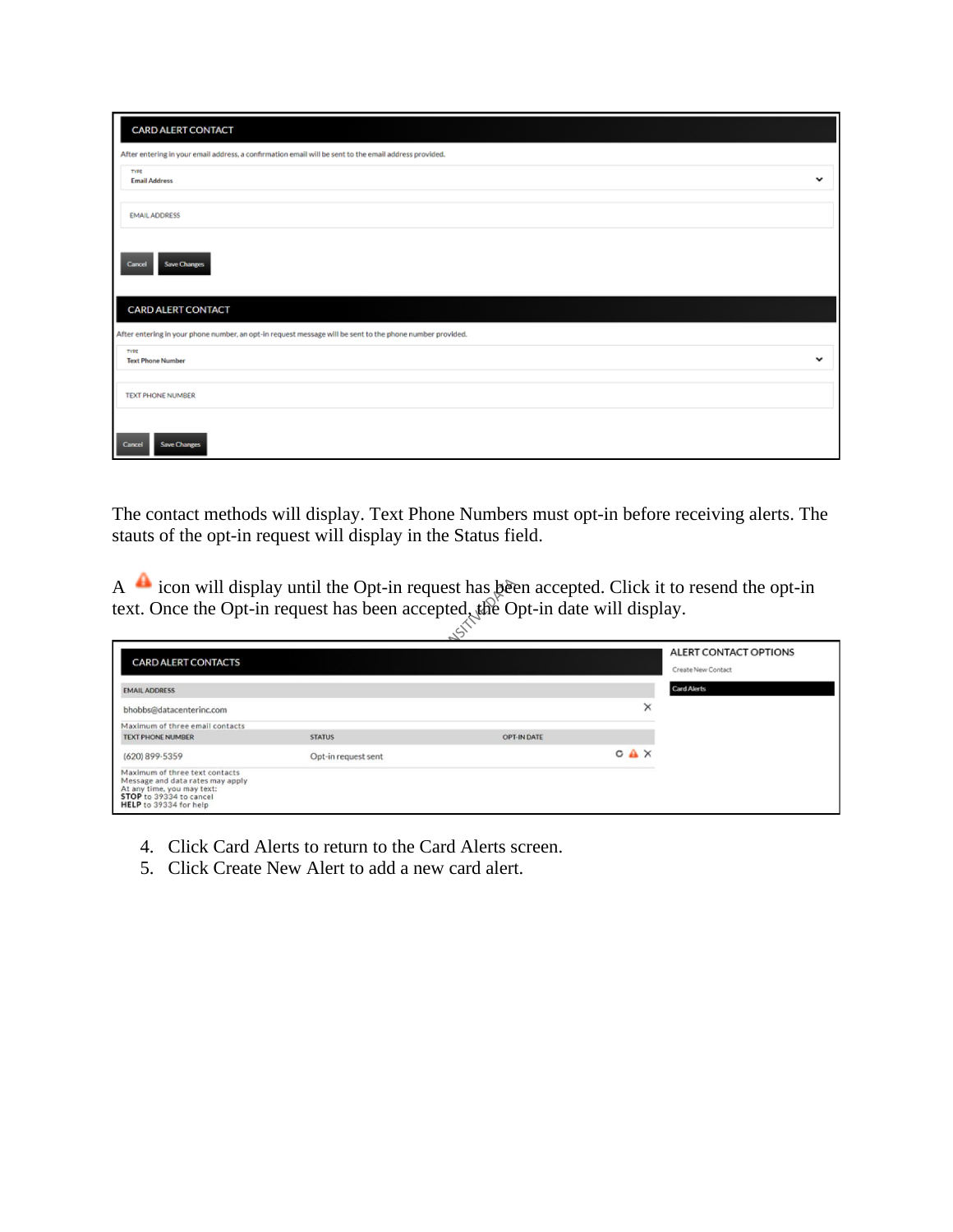| I<br><b>CARD ALERT</b>               |                                                                 |  |  |  |  |
|--------------------------------------|-----------------------------------------------------------------|--|--|--|--|
| ACCOUNT<br>*******8773               | TYPE<br>NAME<br>$\check{ }$<br>$\check{ }$<br>Choose Alert Type |  |  |  |  |
|                                      |                                                                 |  |  |  |  |
| SEND EMAIL                           | <b>EMAIL ADDRESS</b>                                            |  |  |  |  |
|                                      | bhobbs@datacenterinc.com                                        |  |  |  |  |
| SEND TEXT                            |                                                                 |  |  |  |  |
|                                      | PHONE#                                                          |  |  |  |  |
|                                      | (620) 899-5359                                                  |  |  |  |  |
| $\bullet$ ACTIVE $\bigcirc$ INACTIVE |                                                                 |  |  |  |  |
|                                      |                                                                 |  |  |  |  |
| Cancel<br>Save Changes               |                                                                 |  |  |  |  |

- 6. Choose an account from the Account drop-down field if multiple card accounts display.
- *7.* Choose the Alert Type from the Type field. **NOTE:** *The alert types in this field may vary by bank.*
- 8. Give the alert a name.
- 9. Click the Send Email checkbox and the checkbox next to any email addresses that should receive the alert.
- 10. Click the Send Text checkbox and the checkbox next to any phone numbers setup that should receive the alert.
- 11. Click **Save Changes**.

If the phone number has not opted-in, a message will display at the top of the screen.

| <b>CARD ALERT</b>                                                                                                                                                                                                          |                          |  |  |  |
|----------------------------------------------------------------------------------------------------------------------------------------------------------------------------------------------------------------------------|--------------------------|--|--|--|
| Phones that are not activated with a reply to the opt-in request message will not receive alert messages.<br><b>NAME</b><br>TYPE<br><b>ACCOUNT</b><br>Min Amount<br><b>Minimum Transaction Amount</b><br>436157*******8773 |                          |  |  |  |
| s<br>100.00                                                                                                                                                                                                                |                          |  |  |  |
| <b>SEND EMAIL</b>                                                                                                                                                                                                          | <b>EMAIL ADDRESS</b>     |  |  |  |
|                                                                                                                                                                                                                            | bhobbs@datacenterinc.com |  |  |  |
| <b>SEND TEXT</b>                                                                                                                                                                                                           | <b>PHONE#</b>            |  |  |  |
|                                                                                                                                                                                                                            | (620) 899-5359           |  |  |  |